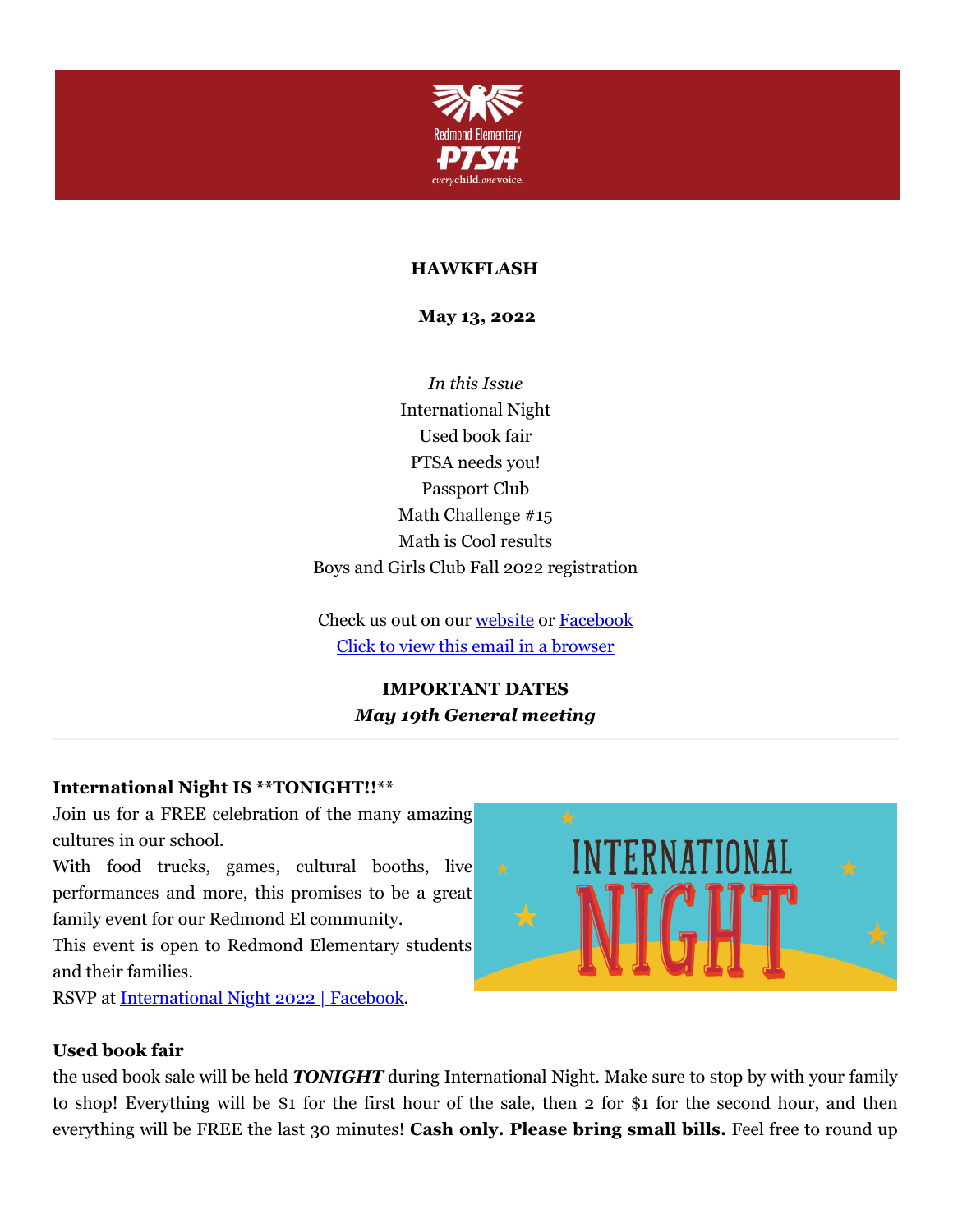your total, as all proceeds benefit the library. If you plan to buy a lot of books, you might want to bring along a bag or backpack. We'll see you tonight!



## **PTSA needs YOU!**

Want to get involved in PTSA and help support our students? We are looking for people to fill next year's board and continue the great work in our amazing Red El community. Elections will be held in May and ALL positions are open. Please consider one of the following positions. NO experience is necessary! Training and support is available. We just need folks who are willing to learn and want to help enrich the lives of our Hawks!

Email [welcome@redmondelptsa.org](mailto:welcome@redmondelptsa.org) for more information or with any questions.

| <b>Open Board Positions</b>     | <b>Open Chair Positions</b> |
|---------------------------------|-----------------------------|
| President                       |                             |
| Secretary                       | Membership                  |
| Treasurer                       | Yearbook                    |
| <b>Executive Vice President</b> | <b>Staff Appreciation</b>   |
| VP of Communications            | Sustainability              |
| VP of Fundraising               | And many more               |
| VP of Enrichment                |                             |





**The Passport Club!**

**Geography Enrichment Program for Elementary School**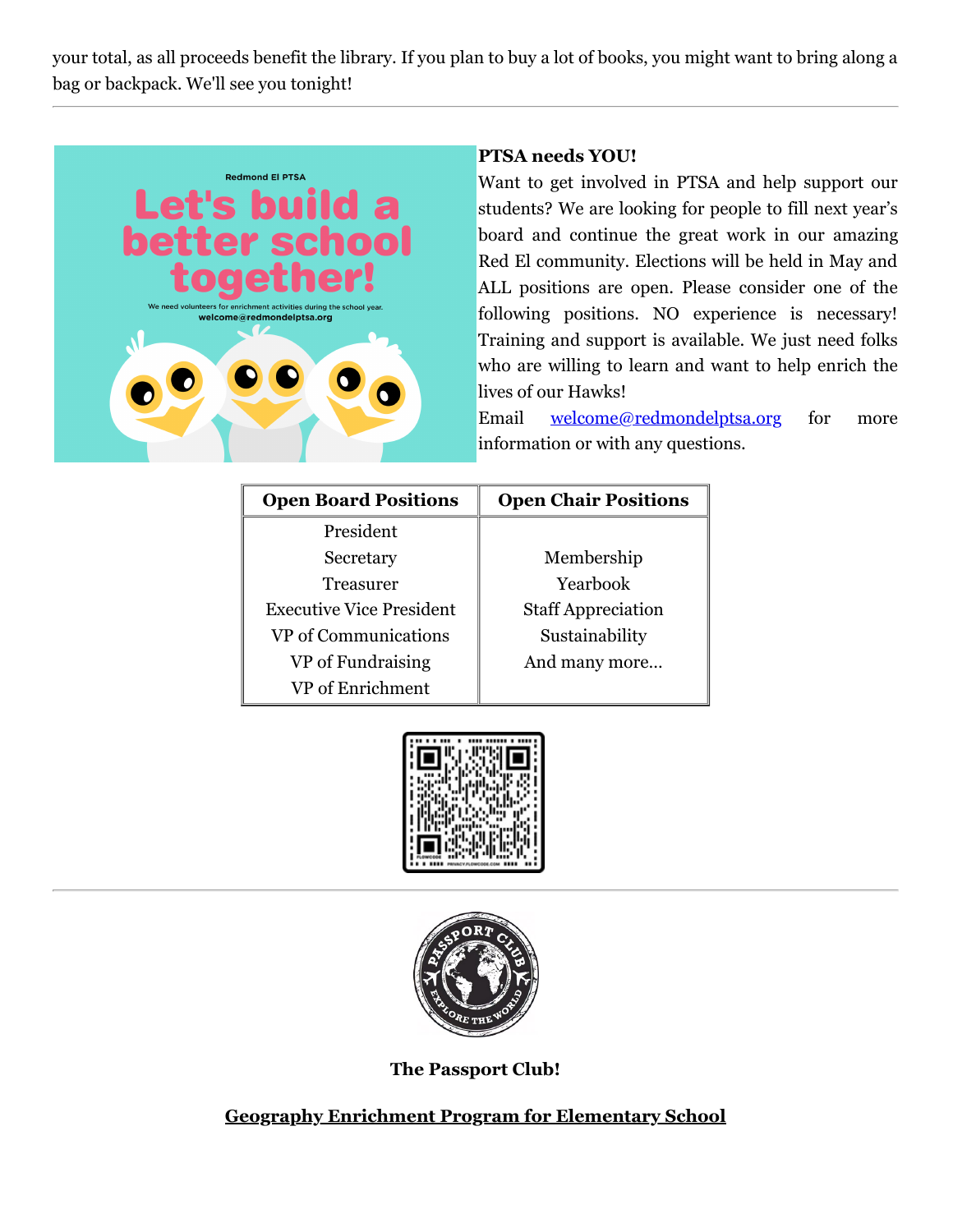Passport Club is run by PTSA volunteers, we train and test Red El students on their geography knowledge. This is an optional program so it's not graded. We have a Distance Learning program available for this year.

Our next Passport Club test is going to be posted on **June 3 in Hawkflash and will cover May maps, it is the last passport test for this year**. Maps are available here: [https://passportclubonline.com/online](https://cts.vresp.com/c/?RedmondElementaryPTS/65b6d7a2d1/ea73972d22/f55657df29)student-study-maps. Scroll down to "Monthly Maps", select the current month and put password: **HelloWorld**

We also have a Virtual Classroom, where students can access activities that introduce the countries they will be studying each month.

This is the May link : <https://drive.google.com/file/d/16AXMye-Qdv280SQOltikvsNHsBgCgg1l/view> There is a Map Coloring Guide available in the top left corner, the required password is: **HelloWorldDL**

Our Program overview and schedule is available on PTSA website https://redmondelptsa. [org/Page/Pta/passport](https://redmondelptsa.org/Page/Pta/passport) If you have any questions, please feel free to email us at [passportclub@redmondelptsa.org](mailto:passportclub@redmondelptsa.org) .

# **Math is cool (Masters) Team Math competition winners:**

| Grade 4:        | Grade 5:           |
|-----------------|--------------------|
| Arjun Nathani   | Ritisha Srivastava |
| Roger Kou       | Ayush Khandelwal   |
| Shreya Bhaskara | <b>Neel Borate</b> |
| Lily Chen       | Riddhesh Jaini     |

# **Math Challenge**

# **The Math [Challenge](https://cts.vresp.com/c/?RedmondElementaryPTS/50117d0b2a/f55aa07e44/e9ff490eb0) #15** is online now!

Please see the PTSA [website](https://cts.vresp.com/c/?RedmondElementaryPTS/50117d0b2a/f55aa07e44/11bb4d610b) for more information about Math challenge and other fun Math programs.



**Library Wish-list**

Would you help us stock our school library shelves and give our students a great selection to choose from on their library day? Please consider supporting our students and our library by purchasing a book from Mrs. Jones' Amazon Wish List. Select the school's address at checkout, or mail to your home and send it to school with your student. Here is the link to the wish list:

**<https://www.amazon.com/registries/custom/36YB2SI2DHYHF/guest-view>**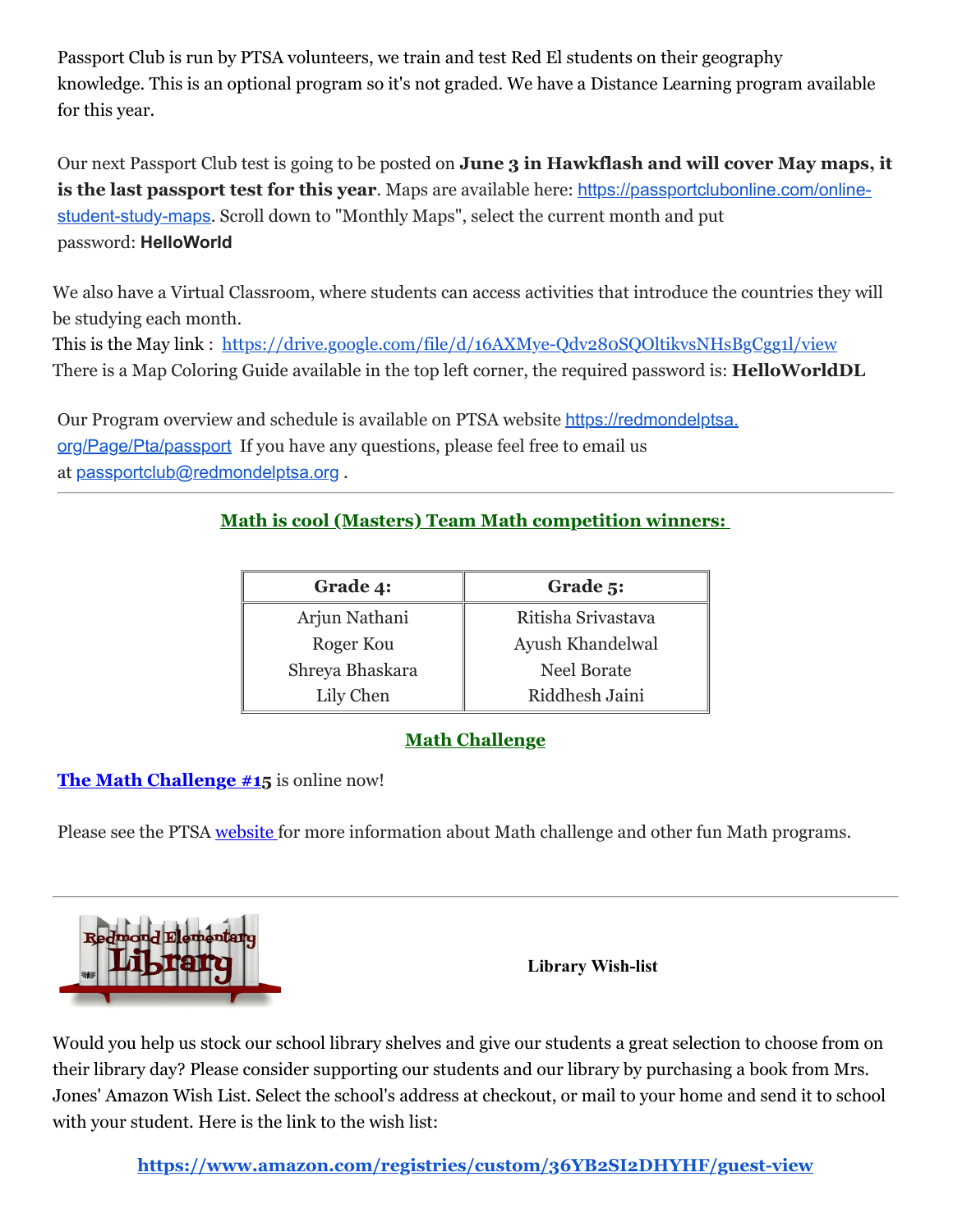### **Boys and [Girls Club](https://cts.vresp.com/c/?RedmondElementaryPTS/50117d0b2a/f55aa07e44/c762d22ba0)**

[Registration](https://cts.vresp.com/c/?RedmondElementaryPTS/50117d0b2a/f55aa07e44/3fab88e859) is now open for Fall 2022!!

Boys and Girls Club have partnered with four-time WNBA champion Seattle Storm to bring you an exciting opportunity. Every child who registers for the 2022-23 school year by **June 30th** will get **two free tickets to a 2022 Storm game at Climate Pledge Arena**.

Seat availability in the arena is limited.

Below are the instructions on how to sign up.

- 1. Go to [positiveplace.org](https://cts.vresp.com/c/?RedmondElementaryPTS/50117d0b2a/f55aa07e44/1417b023ad/url=https%3A%2F%2Fpositiveplace.org%2F&data=05%7C01%7Cascholes%40positiveplace.org%7C0341b55ac85b47e5f90b08da222e60ee%7C10bddbefa7bc43318abd75d1af02150a%7C0%7C0%7C637859879835644377%7CUnknown%7CTWFpbGZsb3d8eyJWIjoiMC4wLjAwMDAiLCJQIjoiV2luMzIiLCJBTiI6Ik1haWwiLCJXVCI6Mn0%3D%7C3000%7C%7C%7C&sdata=q%2BC%2BQNrsRbNlD1lj7DGwa5OvKUyMHE%2BTvSNPAdSZ1Wo%3D&reserved=0)
- 2. There is a Black Pop up box as soon as the webpage loads. Click 'Register Now'
- 3. Hover over the 'Programs' tab
- 4. Go straight down to School Year programs (2<sup>nd</sup> column 3<sup>rd</sup> down)
- 5. Select 'Register for Fall 2022'
- 6. It should direct you to DaySmart Recreation (previously known as DASH)
- 7. You will type 'Redmond Elementary' into the top left search bar.
- 8. It should show you our current programs as well as our future programs for next year at the bottom.
- 9. Click 'View' when you see the program you're looking for.
- 10. Scroll down, Click 'Register'
- 11. It will then prompt you to login or create an account if you don't have one. You will create an account for yourself including contact information and payment information
- 12. Once you create an account and profile for yourself, under the same account you will create a profile for your child. Which includes all things from allergies/ medical conditions/ permissions for photos, etc.
- 13. After you create profiles for you and your child you should be able to register

[Scholarships](https://cts.vresp.com/c/?RedmondElementaryPTS/50117d0b2a/f55aa07e44/f1020eb8cd) are also available.





amazonsmile You shop. Amazon gives.

**For more information and to keep up with PTSA events and programs, follow us on [Facebook](https://cts.vresp.com/c/?RedmondElementaryPTS/50117d0b2a/f55aa07e44/334c5130eb) (Redmond Elementary PTSA), check out our [website](https://cts.vresp.com/c/?RedmondElementaryPTS/50117d0b2a/f55aa07e44/a1ba9236e3) (www.redmondelptsa.org), and keep an eye on the bulletin board beside the school entrance. Email us: [welcome@redmondelptsa.org](mailto:welcome@redmondelptsa.org)**

[Click to view this email in a browser](http://hosted.verticalresponse.com/649438/50117d0b2a/TEST/TEST/)